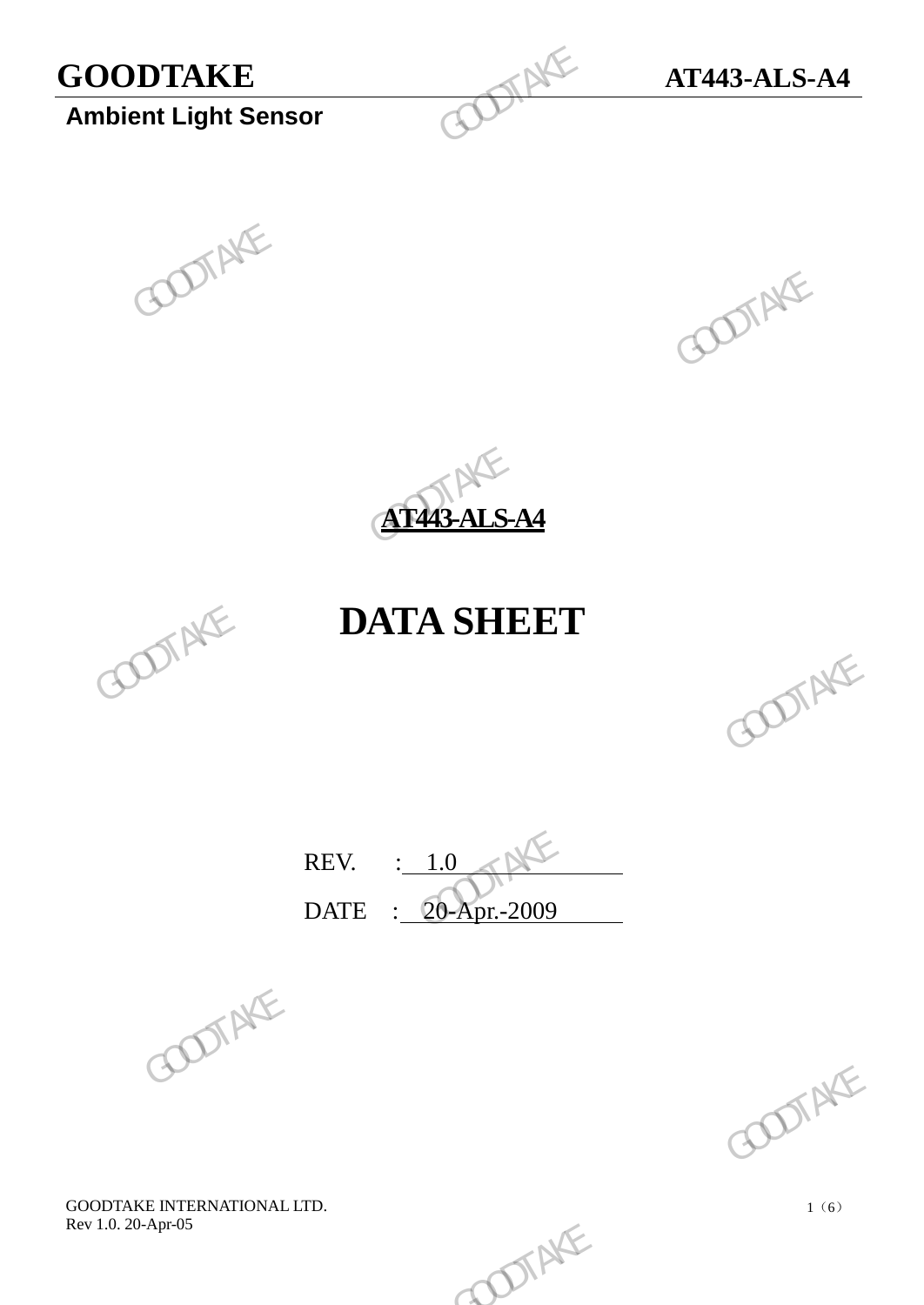## **GOODTAKE AT443-ALS-A4**

## **Ambient Light Sensor, RoHS Compliant, Released for Lead**

## **(Pb)-free Solder Process**

#### **Description**

AT443-ALS-A4 ambient light sensor plays a key role in power savings strategies by controlling LCD display intensity and keypad backlighting of mobile devices and in industrial on/off-lighting operation. It is sensitive to visible light much like the human eye and has peak sensitivity at 580 nm. AT443-ALS-A4 has analog output and is packaged in a small surface mount package. **GOODTAKE**<br>
Ambient Light Sensor, RoHS Compliant, Released<br>
(Pb)-free Solder Process<br>
Description<br>
AT443-ALS-A4 ambient light sensor plays a key role in<br>
power sayings strategies by controlling LCD display<br>
intensity and R power saving strategies by controlling LCD displays<br>intensity and keynad backlighting of mobile devices<br>and in industrial on/off-lighting operation. It is sensitive<br>to visible light much like the human eye and has peak<br>se

#### **Features**



- Product designed and qualified acc.
- AEC-Q101 for the automotive market
- High sensitivity,  $I_{PCE} = 40 \mu A (E_V = 100 \text{ Jx})$
- Adapted to human eye responsivity
- Wide angle of half sensitivity  $\varphi = \pm 60^{\circ}$
- Surface mount package
- Dimensions: L 22 mm x W 3.28 mm x H 1.80 mm
- Lead (Pb)-free soldering released
- Lead (Pb)-free component in accordance with

## **Applications**

Ambient light sensor for control of display backlight dimming in LCD displays and keypad backlighting of<br>mobile devices and in industrial on/off-lighting operation.<br>• Automotive sensors<br>• Mobile phones<br>• Notebook computers<br>• PDA: mobile devices and in industrial on/off-lighting operation. b) free soldering released<br>
of the component in accordance with<br> **ions**<br>  $\begin{bmatrix} \text{GOD} \\ \text{D} \\ \text{D} \\ \text{D} \\ \text{D} \\ \text{D} \\ \text{D} \\ \end{bmatrix}$ <br>  $\begin{bmatrix} \text{GOD} \\ \text{D} \\ \text{D} \\ \text{D} \\ \text{D} \\ \end{bmatrix}$ <br>  $\begin{bmatrix} \text{GOD} \\ \text{D} \\ \text{D} \\ \text{D} \\ \end{bmatrix}$ <br>

- Automotive sensors
- Mobile phones
- Notebook computers
- PDA's
- Cameras
- 

• Dashboards<br>
1





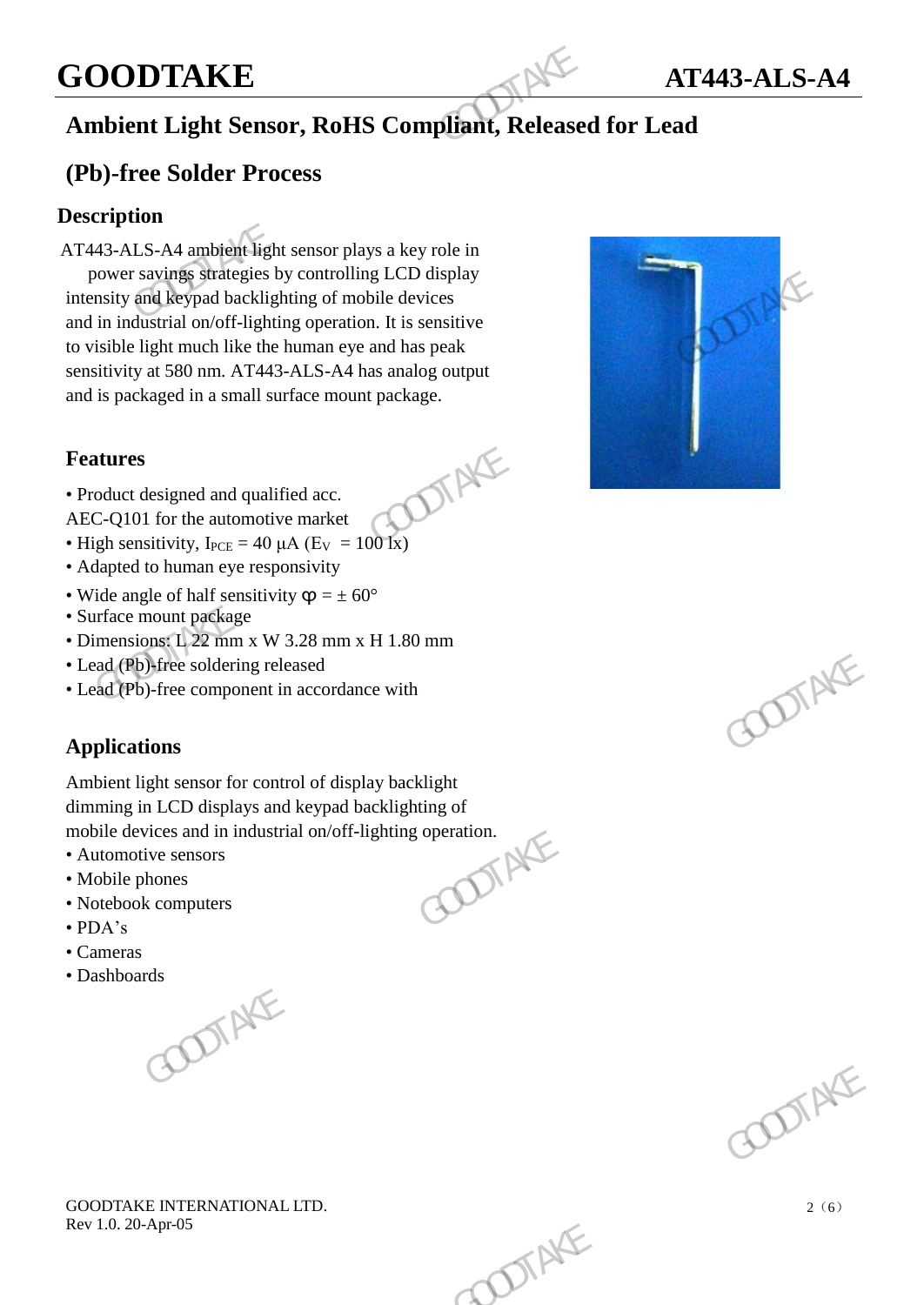## **Absolute Maximum Ratings**

| $T_{amb}$ = 25 °C, unless otherwise specified |  |  |  |  |
|-----------------------------------------------|--|--|--|--|
|-----------------------------------------------|--|--|--|--|

| <b>GOODTAKE</b>                                                               |                                   |                  |                  | <b>AT443-ALS-A4</b> |     |                           |             |
|-------------------------------------------------------------------------------|-----------------------------------|------------------|------------------|---------------------|-----|---------------------------|-------------|
| <b>Absolute Maximum Ratings</b>                                               |                                   |                  |                  |                     |     |                           |             |
| $T_{amb}$ = 25 °C, unless otherwise specified                                 |                                   |                  |                  |                     |     |                           |             |
| Parameter                                                                     | Test condition<br>Symbol          | Symbol           |                  | Value               |     | Unit                      |             |
| Supply voltage                                                                |                                   | $V_{CC}$         |                  | $0 - 7$             |     | V                         |             |
| Supply current                                                                |                                   | $I_{C}$          |                  | 20                  |     | mA                        |             |
| <b>Total power</b><br>dissipation                                             | $T_{amb} \leq 55 \degree C$       | $P_{\text{tot}}$ |                  | 100                 |     | mW                        |             |
| Junction temperature                                                          |                                   | $T_i$            |                  | 100                 |     | $\mathcal{C}$             |             |
| Operating temperature<br>range                                                |                                   | $T_{amb}$        |                  | $-25$ to $+85$      |     | $\overline{\mathfrak{C}}$ |             |
| Storage temperature<br>range                                                  |                                   | $T_{\rm stg}$    |                  | $-40$ to $+100$     |     | $\mathfrak{C}$            |             |
| Soldering temperature                                                         | <b>Reflow Profile</b><br>Figure 7 | $T_{sd}$         |                  | 260                 |     | $\mathfrak{C}$            |             |
| Thermal resistance<br>junction/ambient                                        |                                   | $R_{thJA}$       |                  | 450                 |     | K/W                       |             |
| <b>Basic Characteristics</b><br>$T_{amb}$ = 25 °C, unless otherwise specified |                                   |                  |                  |                     |     |                           |             |
| Parameter                                                                     | Test condition                    |                  | Symbol           | Min                 | Typ | Max                       | Unit        |
| Operating supply voltage                                                      | $I_C = 0.1$ mA                    |                  | $V_{CC}$         | 2.2                 |     | 5.5                       | $\mathbf V$ |
| Output dark current                                                           | $V_{CC} = 3 V, E = 0 Lux$         |                  | $I_{\rm I, EAK}$ |                     |     | 0.2                       | $\mu A$     |

## **Basic Characteristics**

| Test condition<br>Parameter                            | Symbol            | Min  | Typ    | Max           | Unit        |
|--------------------------------------------------------|-------------------|------|--------|---------------|-------------|
| Operating supply voltage<br>$I_C = 0.1$ mA             | $V_{CC}$          | 2.2  |        | 5.5           | $\mathbf V$ |
| $V_{CC} = 3 V, E = 0 Lux$<br>Output dark current       | $I_{LEAK}$        |      |        | 0.2           | $\mu A$     |
| $V_{CC}$ = 3 V, Ev = 1000 Lux<br><b>Supply Current</b> | Icc               |      | 425    |               | $\mu A$     |
| $R_L = 1K$                                             |                   |      |        |               |             |
| $Ev = 20$ lx, CIE                                      | IPCE              | 3.5  | 10     | 16            | $\mu A$     |
| output light current<br>illuminant A, $V_{CE} = 3V$    |                   |      |        |               |             |
| $Ev = 100$ lx, CIE                                     | $I_{PCE}$         |      | 40     |               | $\mu A$     |
| illuminant A, $V_{CE} = 3 V$                           |                   |      |        |               |             |
| Angle of half sensitivity                              | $\varphi$         | ± 60 |        |               | deg         |
| Wavelength of peak                                     | $\lambda_{\rm p}$ |      | 580    |               | $\rm{nm}$   |
| sensitivity                                            |                   |      |        |               |             |
| Range of spectral                                      | $\lambda_{0.1}$   |      | 360 to |               | nm          |
| bandwidth                                              |                   |      | 970    |               |             |
|                                                        |                   |      |        | <b>COTAKE</b> |             |
| GOODTAKE INTERNATIONAL LTD.<br>Rev 1.0. 20-Apr-05      | DIENE             |      |        |               | 3(6)        |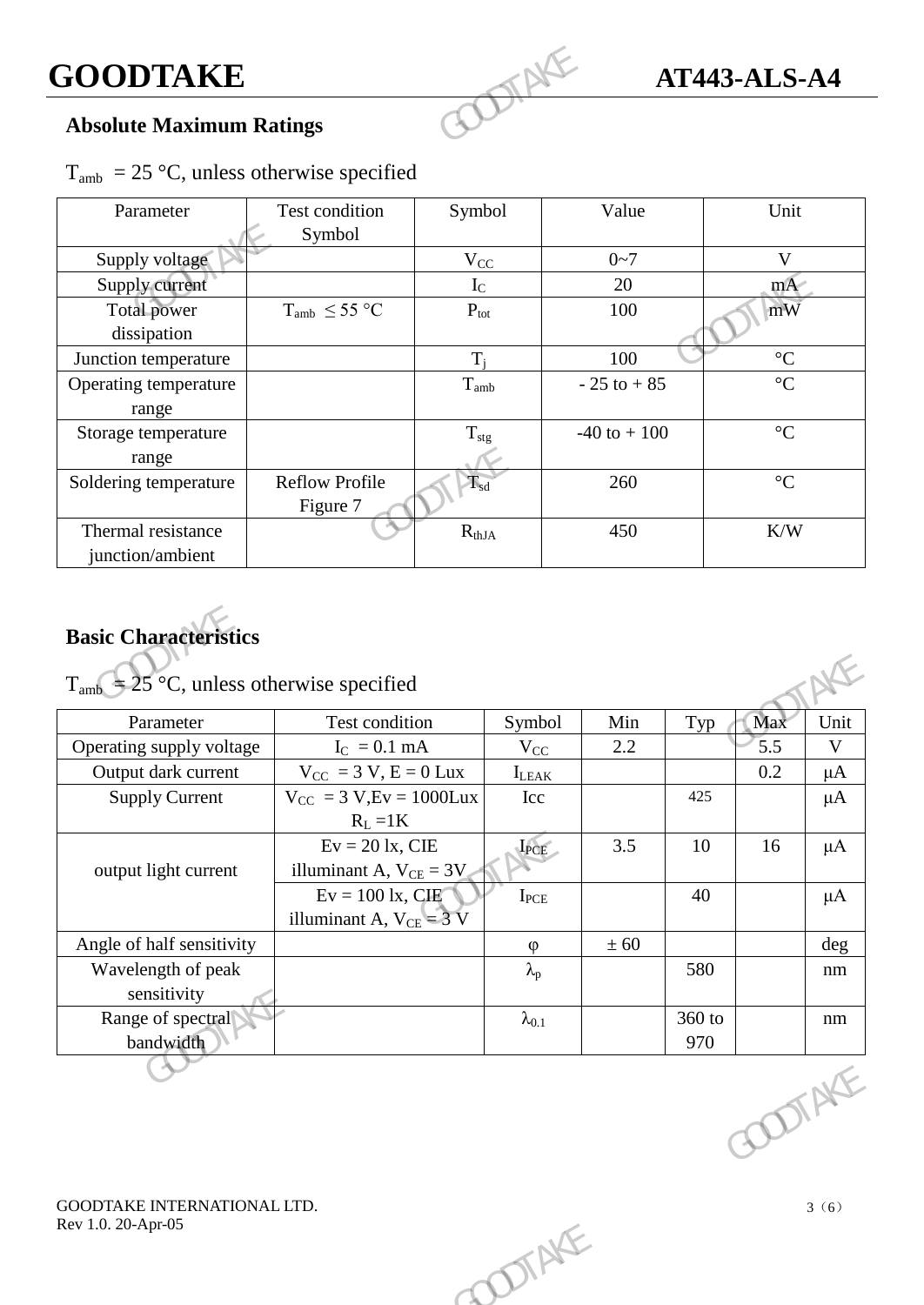## **GOODTAKE AT443-ALS-A4**

## Tamb = 25 °C, unless otherwise specified













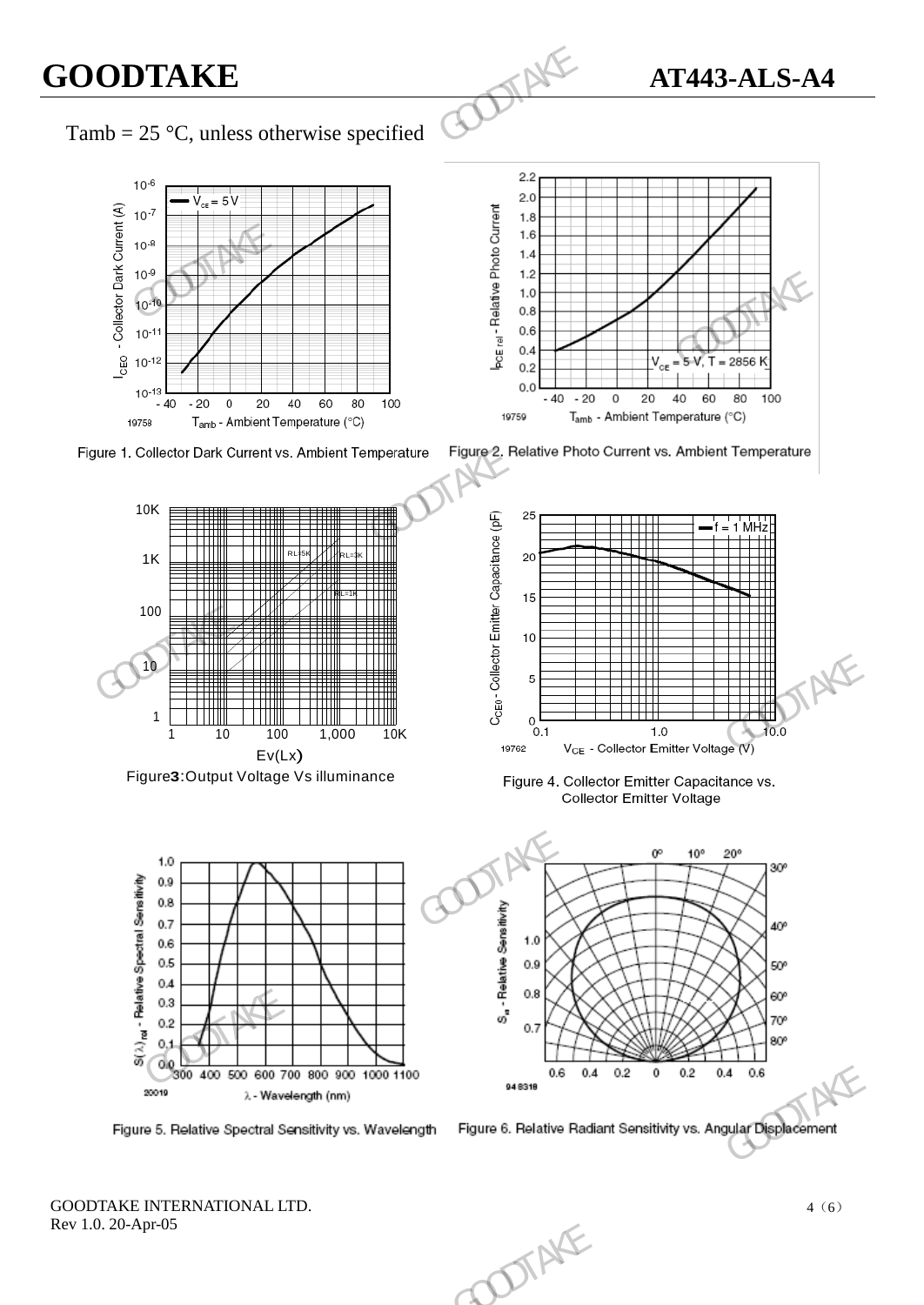## **GOODTAKE AT443-ALS-A4**



### **Drypack Reflow Solder Profiles**

Devices are packed in moisture barrier bags (MBB) to prevent the products from moisture absorption during transportation and storage. Each bag contains a desiccant.

## **Floor Life**

Floor life (time between soldering and removing from MBB) must not exceed the time indicated in J-STD-020 AT443-ALS-A4 is released for: Moisture Sensitivity Level 4, according to JEDEC, J-STD-020 Floor Life: 72 h Conditions:  $T_{amb}$  < 30 °C, RH < 60 % **GOODTAKE**<br>
Drypack<br>
Devices are packed in moisture barrier bags (MBB)<br>
to prevent the products from moisture absorption<br>
during transportation and storage. Each bag<br>
contains a desiccant.<br> **Floor Life**<br>
Floor Life<br>
Floor



## **Drying**

In case of moisture absorption devices should be baked before soldering. Conditions see J-STD-020 or Label. Devices taped on reel dry using recommended conditions 192 h at 40 °C (+ 5 °C), RH < 5 %.

## **Application circuit**



## **\*output Voltage Vs light inputs**

 $V_0$ =I input X Rload output Voltage  $V_0$  is increased light input is increased

#### **\*Output Voltage range**

 $0 \leq V_0 \leq V$ dc-1.3v







5(6)